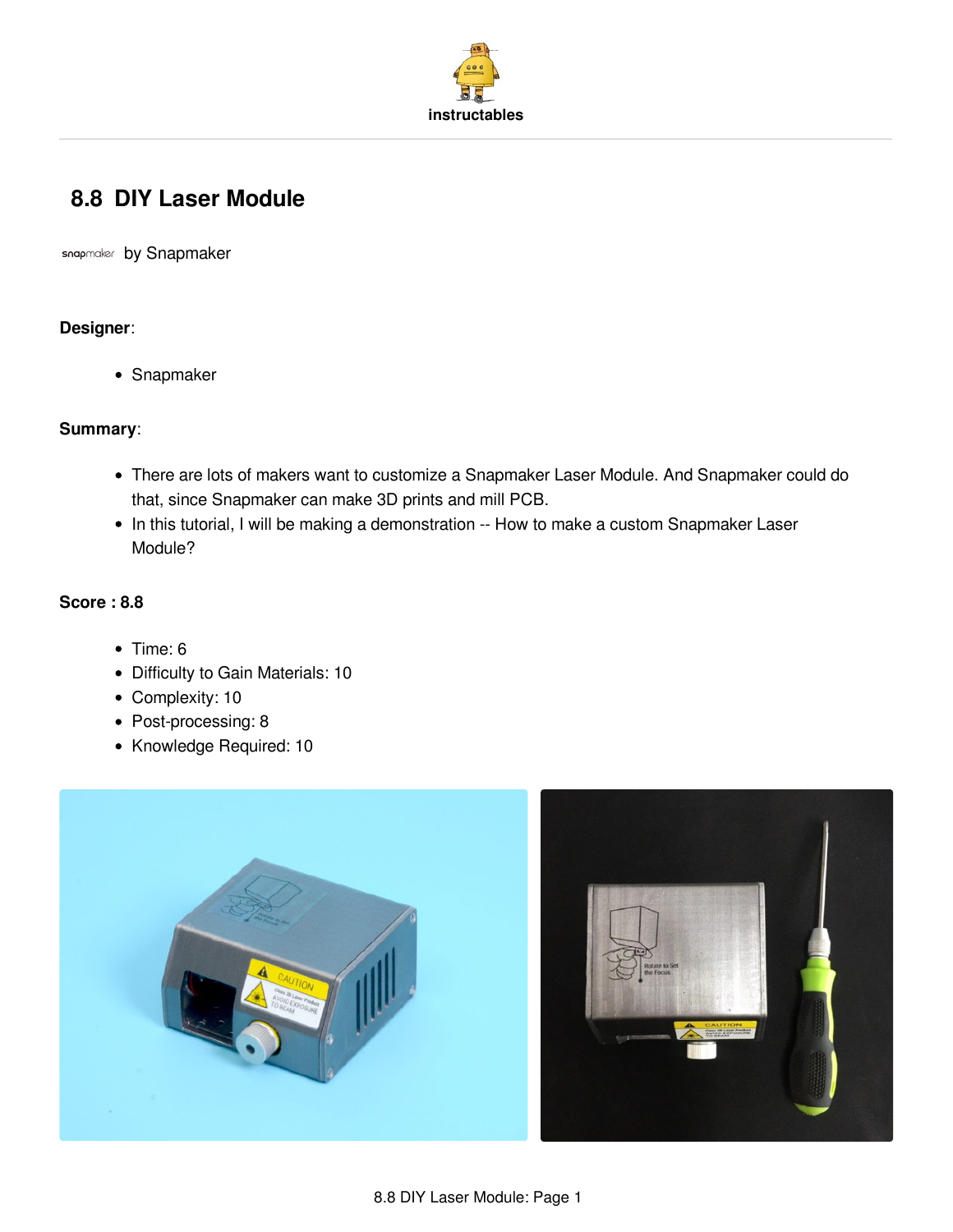

## **Step 1: Prepare**

### **Required Materials:**

- Copper Clad Board
- Tamiya Spray Paint
- MR.HOBBY.Inc Mr.SURFACER 1200 blocking print
- 350mW Laser tube
- BOM
- Flat-head inner hexagon screws M3 x 6
- Abrasive paper: 400 Cw, 800 Cw, 1600 Cw

## **Required Equipments:**

- Electric soldering iron
- Drilling machine

## **Required Software:**

- Snapmaker3D
- SnapmakerJS

## **Required Files:**

• <https://www.thingiverse.com/thing:2894529>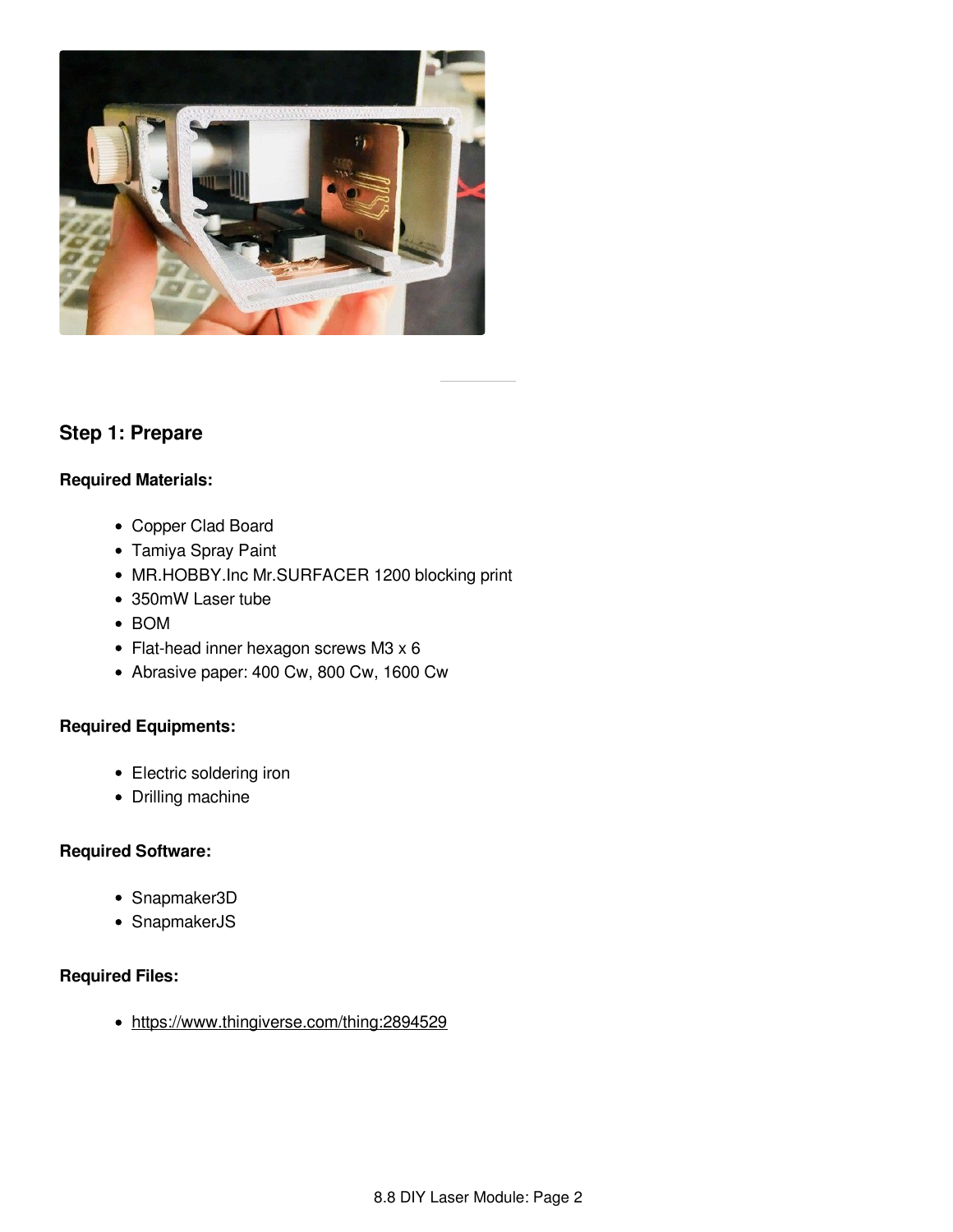| Comment   | Description                    | Designator     | Footprint      | LibRef           | Quantity |
|-----------|--------------------------------|----------------|----------------|------------------|----------|
| 100uF/35V | Polarized Capacitor (Surfac C1 |                | SCAP(6.3X 7.7) | Cap Pol          |          |
| 47uF/35V  | Polarized Capacitor (Surfac C2 |                | SCAP(6.3X 5.4) | Cap Pol          |          |
| 1uF       |                                | C3, C4, C5     | 0603 R         | C 0603           |          |
| 1N4148    |                                | D1             | SOD-123        | 1N4148           |          |
| SS26      | Schottky Rectifier             | D <sub>2</sub> | <b>SMB</b>     | SS26             |          |
| 100uH     | Inductor                       | L1             | SMDRH[12X12X7] | Inductor 12*12*7 |          |
| Header 4  | Header, 4-Pin                  | P <sub>1</sub> | PCBComponent 1 | Header 4         |          |
| Header 2  | Header, 2-Pin                  | P <sub>2</sub> | XH-2.54-2AW    | Header 2         |          |
| 2K        | Resistor                       | R1             | 0603 R         | R 0603           |          |
| 150R      | Resistor                       | R <sub>2</sub> | 0603 R         | R 0603           |          |
| 0.6R1%    | Resistor                       | R3             | 1206 R         | R 1206           |          |
| 10K       | Resistor                       | R4, R5         | 0603 R         | R 0603           |          |
| XL3005    |                                | U1             | LC-TO-263-5    | LC-TO-263-5      |          |



| https://www.instructabl | Download |
|-------------------------|----------|
| https://www.instructabl | Download |
| https://www.instructabl | Download |
|                         |          |

# **Step 2: Print the Shell**

I used Snapmaker to print the shell. In the parameter section I chose "High quality" and have not added support. Since this model can be printed out even without support. If we add the support, the side attach with the support will be rough. Of course if we do not

add support some part of the model are rough. Thus, it is much more saving in PLA material and have no use for post-processing (demolish the support) by comparison that we don't add support.



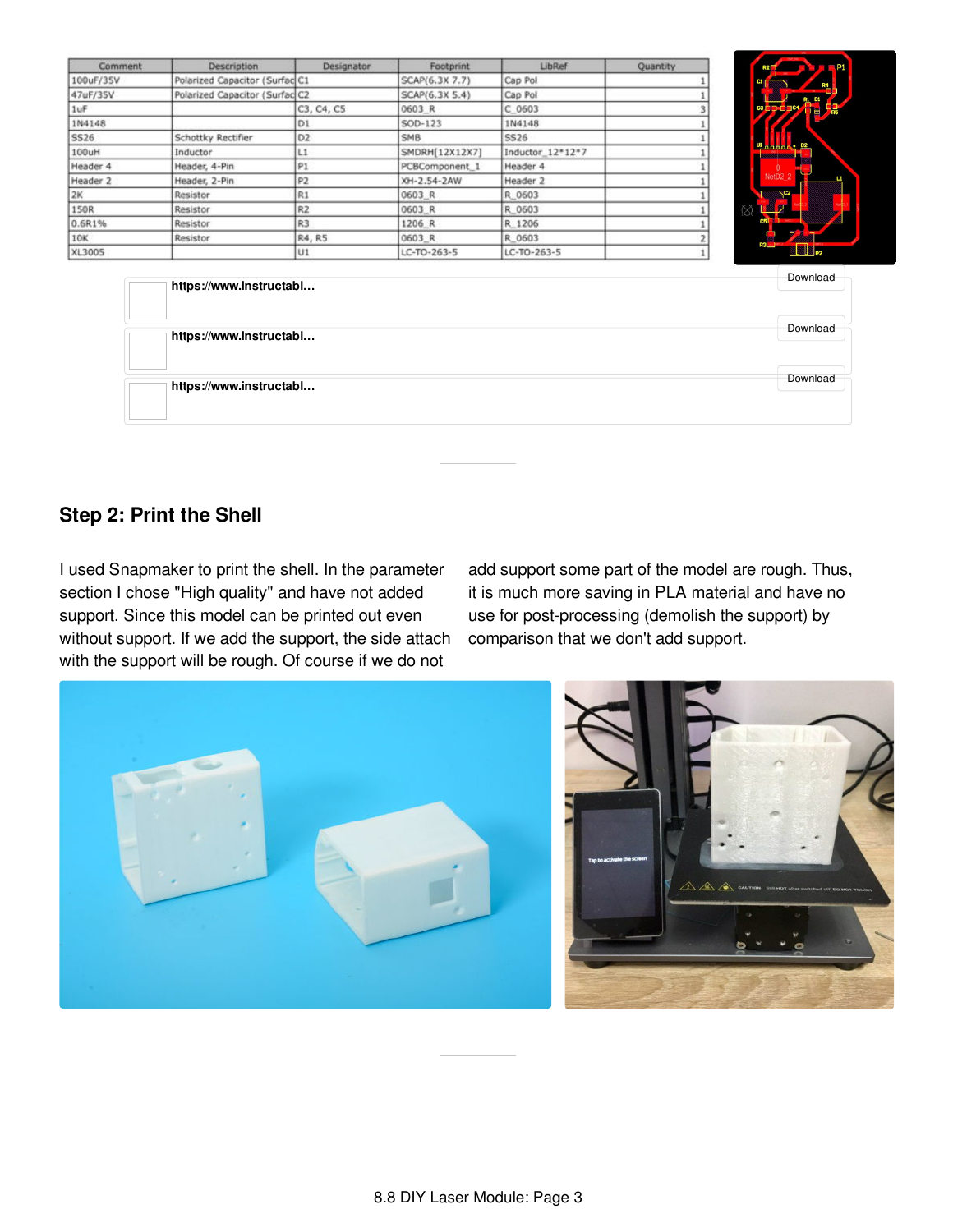# **Step 3: Post-processing 1**

Here I post-processed 3D prints using MR.HOBBY.Inc -- Mr.SURFACER 1200 blocking Paint and Tamiya Spray Paint TS-42. It will make the 3D prints look better.

First of all I used 320 Cw abrasive paper polish the surface of 3D prints. And Spray the 1200 blocking paint.Then I used 400 Cw abrasive paper polish it again. And Spray the 1200 blocking paint. Used 800 Cw, 1600 Cw abrasive paper repeat the processes. Until the 3D prints feels smooth. In the end I applied 3D prints Light Gun Metal with Tamiya TS-42 SprayPaint.

Tips: For each thin layer, spray 3-4 times until the color is uniform and the spray paint thickness is moderate.





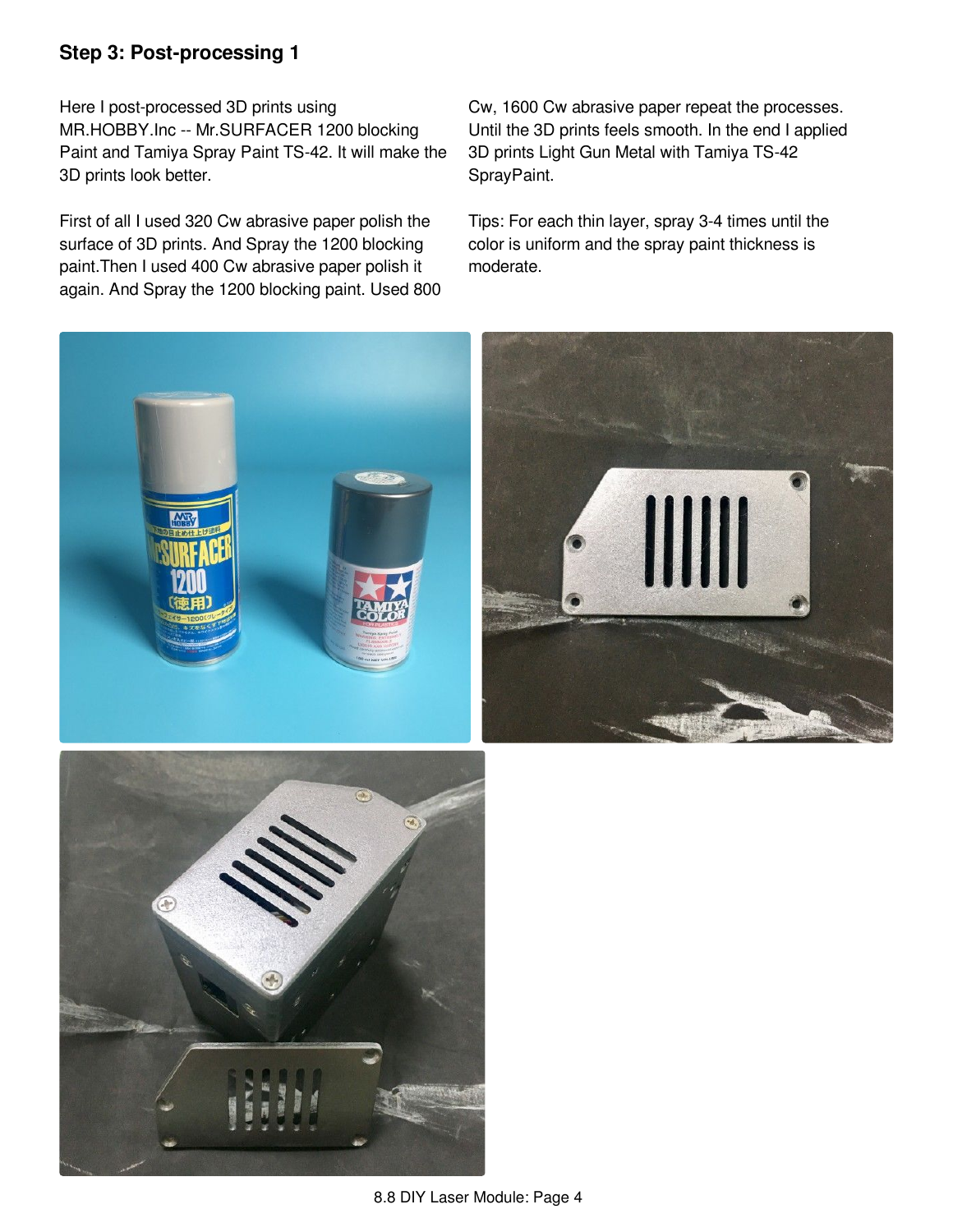# **Step 4: Mill PCB**

Here I used CNC Carving Module of Snapamaker to mill PCB. SnapmakerJS software is powerful. There are lots of setting options allowing me to generate Gcode files easily.

I used the V-Bit tools to mill PCB. Here is my parameter setting:

### **Mill Layout :**

- Cutting Diameter: 3.175
- Point Angle: 30
- Jog Speed: 800
- Work Speed: 250
- Plunge Speed: 500
- Carve Path: Outline
- Resolution: 256 x 256
- Size(mm): 40 x 40 & 33.5 x 59.7
- Target Depth: 0.08
- Step Down: 0.08
- Jog Height: 3
- Stop Height: 10

### **Cut the layout from the copper clad board**

- Cutting Diameter: 3.175
- Point Angle: 30
- Jog Speed: 800
- Work Speed: 250
- Plunge Speed: 500
- Carve Path: Outline
- Resolution:  $256 \times 256$
- Size(mm): 40 x 40 & 33.5 x 59.7
- Target Depth: 1.5 (According the thickness of your copper clad board; mm)
- Step Down: 0.2
- Jog Height: 3
- Stop Height: 10

We need to adjust the Size option above. Because the Size set in the software is the Size of the SVG file. There are blank Space in the SVG file, but what we really want is the Size of the pattern. So we need to set a value first, and then Preview after generating the Gcode to see if it's the size we want.

**Tips** we could generate the Gcode of layout and Gcode of cutting together. And then upload them to the disk. Open Gcode of layout. When snapmaker finished, open Gcode of cutting.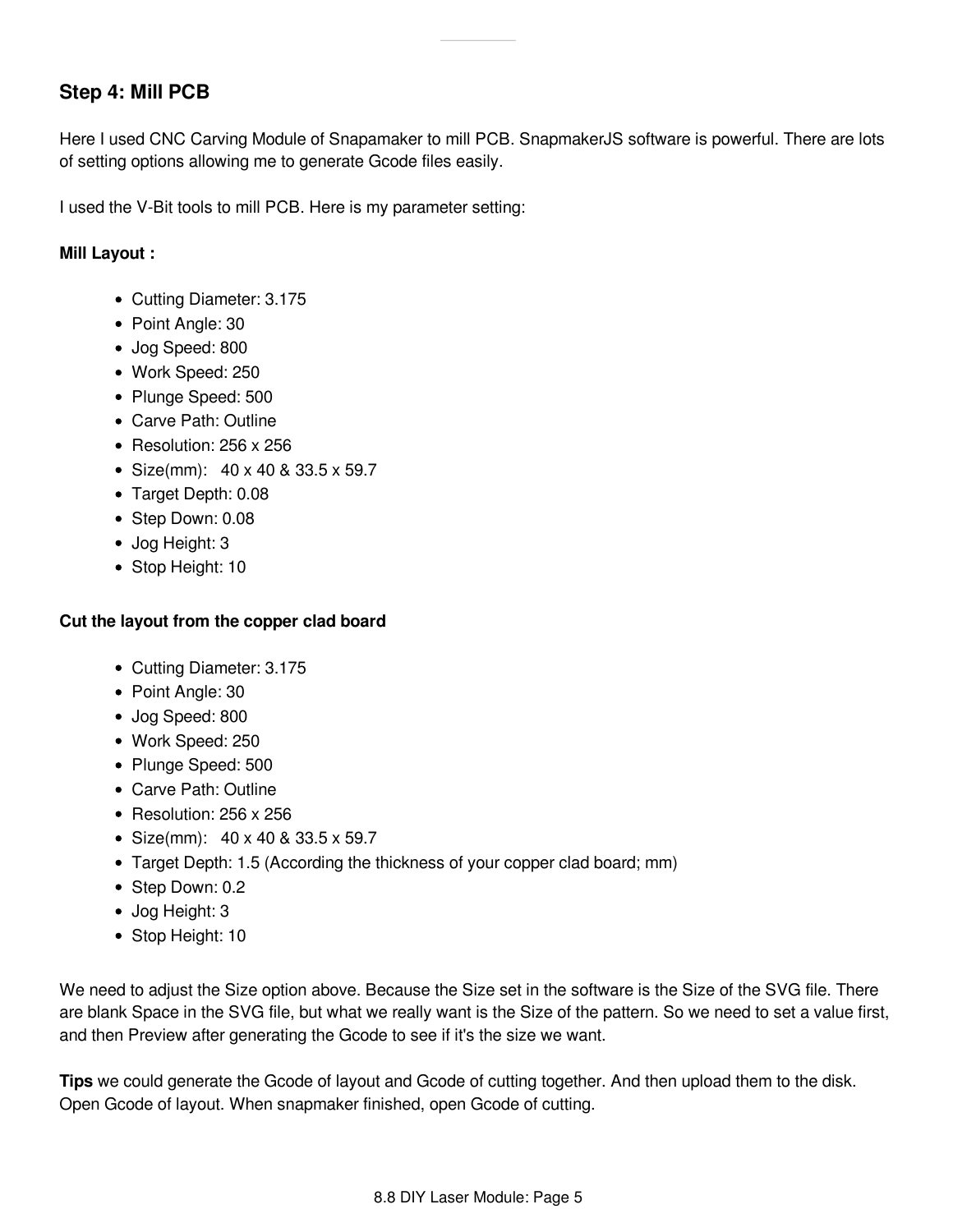|                   | $\equiv$ G-code |                       | o or                |  |  |
|-------------------|-----------------|-----------------------|---------------------|--|--|
| Axis              | Min             | Max                   | Dimension           |  |  |
| X                 | $0.000$ mm      | 39.081 mm             | 39.081 mm           |  |  |
| Y                 | $0.000$ mm      | 38.944 mm             | 38.944 mm           |  |  |
| Z                 | $-2.200$ mm     | 10.000 mm             | 12.200 mm           |  |  |
| Sent<br>0/11463   |                 | Received<br>0/11463   |                     |  |  |
| <b>Start Time</b> |                 |                       | <b>Elapsed Time</b> |  |  |
| Finish Time       |                 | <b>Remaining Time</b> |                     |  |  |









[Download](https://cdn.instructables.com/ORIG/FR9/5OIX/JGWJCIH4/FR95OIXJGWJCIH4.svg)

**https://www.instructabl...**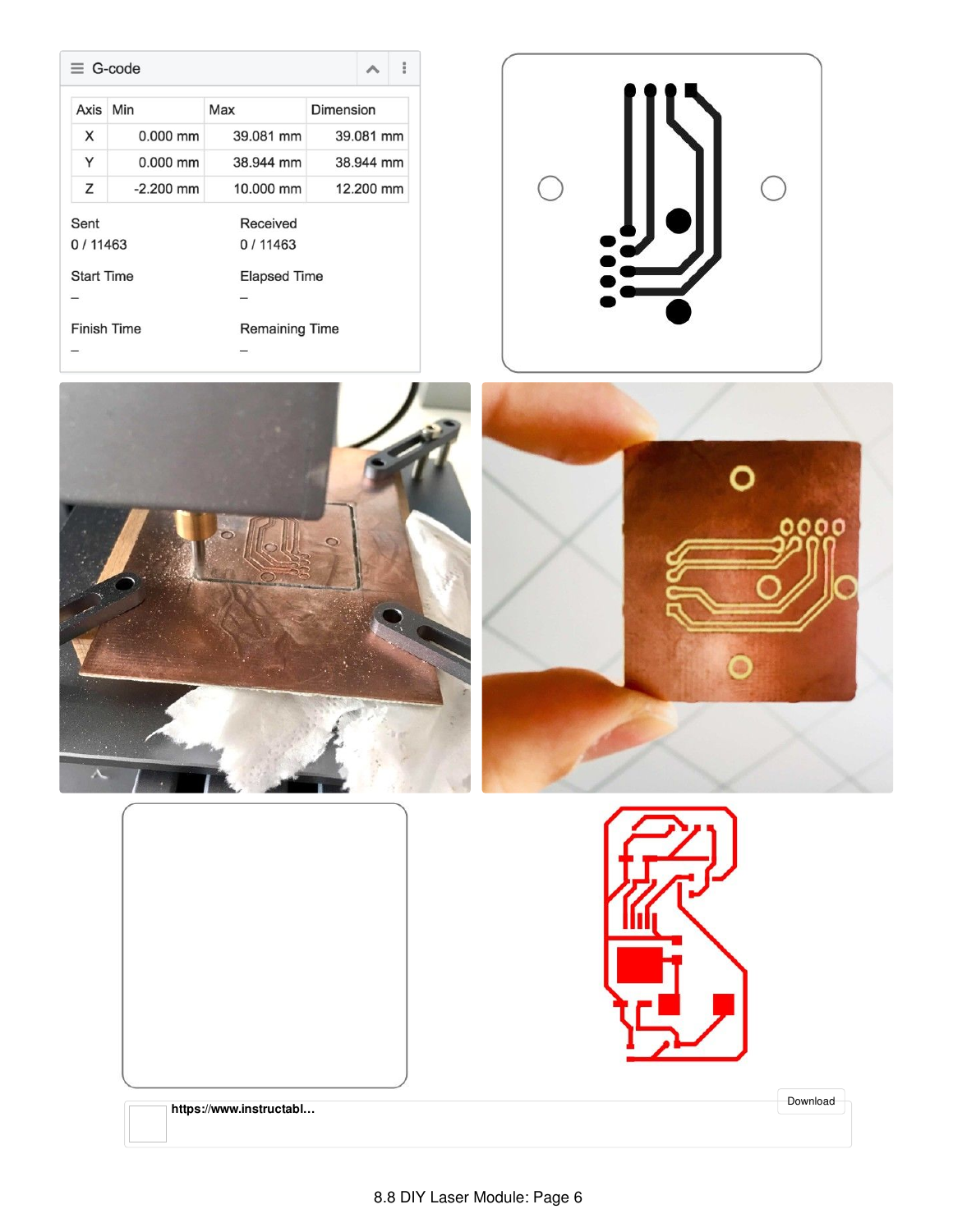| https://www.instructabl | Download |
|-------------------------|----------|
|-------------------------|----------|

# **Step 5: Post-processing 2**

Punch some holes and solder the RJ45-VERTICAL.



# **Step 6: Assemble Them**

To assemble it, we need connect the circuit board with electric wire.